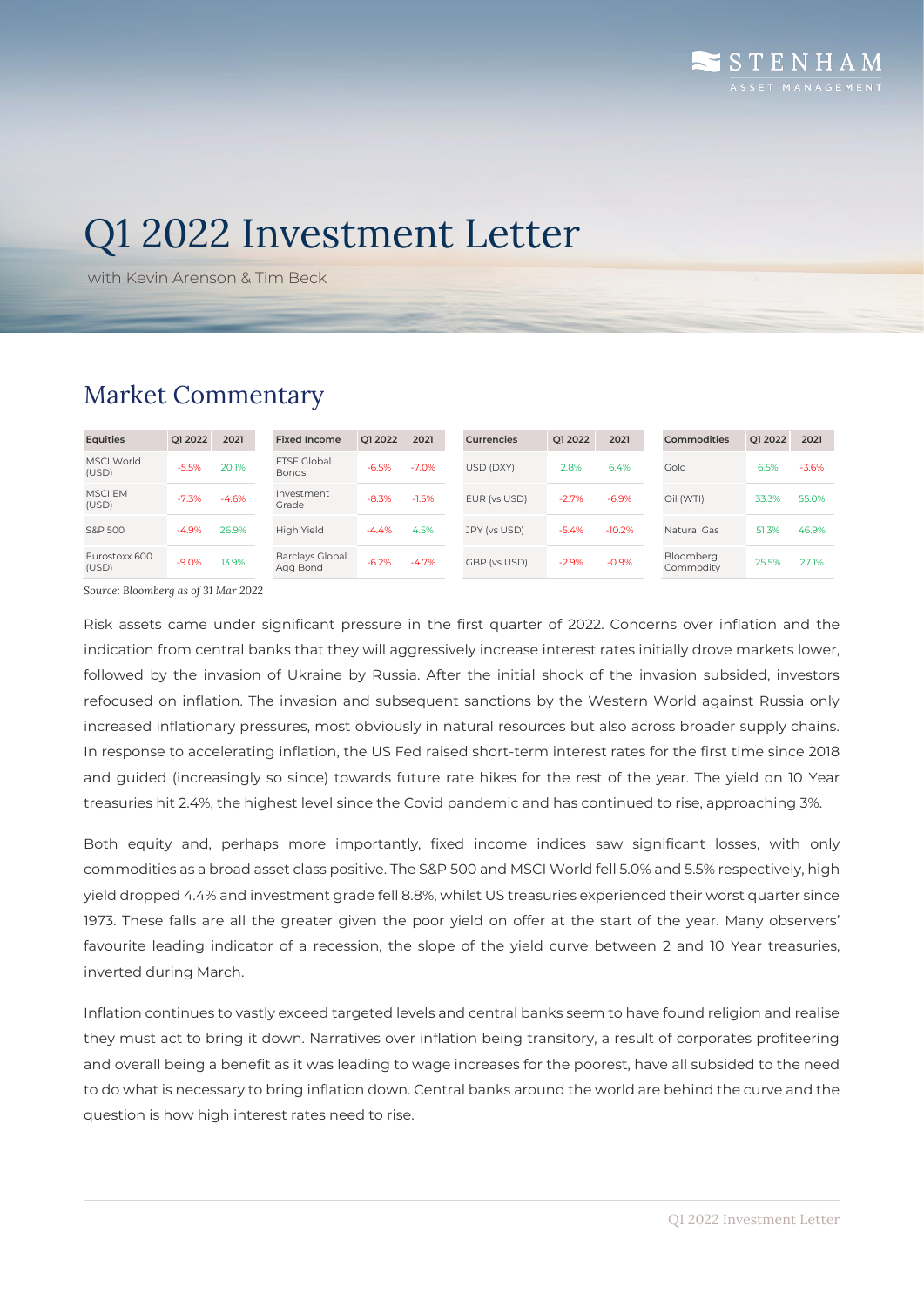

#### US CPI<sup>1</sup>



To bring down inflation, central banks must bring down demand. Supply can only adapt over the longer term and the belief/hope it could occur quickly this time has failed. Demand can decline most obviously through an economic slowdown (or recession), though, potentially, from a significant drop in financial markets. It is unclear which will come first or if they can in fact be divorced. Clearly, central banks want to avoid a recession.

Historical precedence is against this occurring. Research from Alex Domash and Larry Summers<sup>2</sup> shows that unemployment and inflation at these levels has historically led to a recession. In fact, since 1955, there has never been a quarter with average inflation above 4% and unemployment below 5% that was not followed by a recession within the next two years.

|                            | Avg quarterly<br>inflation above: | Avg quarterly UR<br>below: | <b>Probability of</b><br>recession over<br>next 4-quarters | <b>Probability of</b><br>recession over<br>next 8-quarters | quarters       | Number of When did US economy most<br>recently cross threshold? |
|----------------------------|-----------------------------------|----------------------------|------------------------------------------------------------|------------------------------------------------------------|----------------|-----------------------------------------------------------------|
| <b>Inflation</b>           | 3%                                | #N/A                       | 27%                                                        | 48%                                                        | 95             | Q2 2021                                                         |
| only                       | 4%                                | #N/A                       | 37%                                                        | 59%                                                        | 51             | Q2 2021                                                         |
|                            | 5%                                | #N/A                       | 45%                                                        | 62%                                                        | 29             | Q3 2021                                                         |
|                            | #N/A                              | 6%                         | 25%                                                        | 47%                                                        | 142            | Q2 2021                                                         |
| UR only                    | #N/A                              | 5%                         | 31%                                                        | 57%                                                        | 83             | Q4 2021                                                         |
|                            | #N/A                              | 4%                         | 42%                                                        | 69%                                                        | 26             | Q1 2022                                                         |
|                            | 3%                                | 6%                         | 43%                                                        | 75%                                                        | 53             | Q2 2021                                                         |
|                            | 3%                                | 5%                         | 54%                                                        | 85%                                                        | 26             | Q4 2021                                                         |
|                            | 3%                                | 4%                         | 54%                                                        | 85%                                                        | 13             | Q1 2022                                                         |
|                            | 4%                                | 6%                         | 59%                                                        | 89%                                                        | 27             | Q2 2021                                                         |
| Inflation and<br><b>UR</b> | 4%                                | 5%                         | 73%                                                        | 100%                                                       | 11             | Q4 2021                                                         |
|                            | 4%                                | 4%                         | 57%                                                        | 100%                                                       | $\overline{7}$ | Q1 2022                                                         |
|                            | 5%                                | 6%                         | 83%                                                        | 100%                                                       | 12             | Q3 2021                                                         |
|                            | 5%                                | 5%                         | 100%                                                       | 100%                                                       | 5              | Q4 2021                                                         |
|                            | 5%                                | 4%                         | 100%                                                       | 100%                                                       | 3              | Q1 2022                                                         |

#### **Historical probability of a recession conditional on different levels of CPI inflation and unemployment<sup>3</sup>**

Looking at prior periods of interest rate tightening, there have indeed been occasions of a "soft landing", but this becomes more rare at high inflation levels. A recession has not been avoided when inflation has been at these levels.

*<sup>1</sup> Source: Bloomberg as of 31 Mar 2022.*

*<sup>2</sup> Alex Domash is a Research Associate and recent graduate of a Masters in Public Administration in International Development at the Mossavar-Rahmani Center for Business & Government at the Harvard Kennedy School. Lawrence Summers is the Charles W. Eliot University Professor and President Emeritus at Harvard University (MPA/ID) program at the Harvard Kennedy School.*

*<sup>3</sup> As of 31 Mar 2022 using data from 1955 – 2019. Sources: Bureau of Labour Statistics via FRED, authors' calculations.*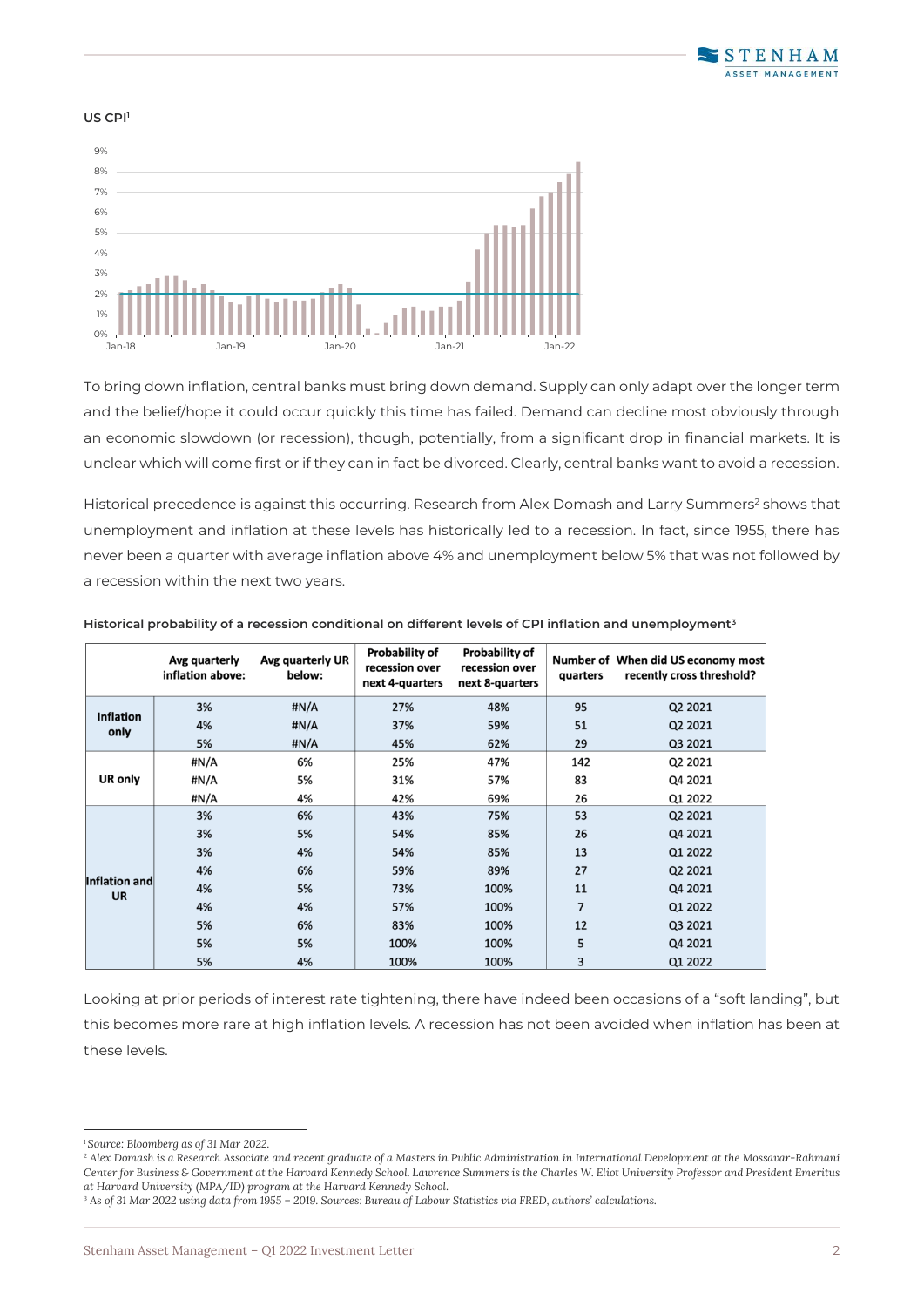



Inflation has been rising, and whilst there may be some decline from base effects and supply chains, though the current lockdowns in China suggest further disruption in supply chains, it does seem to be more embedded. Wage rises are occurring across the board. Companies were already looking to shore up supply chains following the Covid crisis and this process has only become more urgent. This is not without cost and will result in higher prices. The Russian invasion of Ukraine has exacerbated pre-existing pressures. Already stretched supply chains and commodities are those most acutely impacted. Longer term, the reorientation away from reliance on Russian energy, particularly in Europe, adds to these pressures. Analysis from the Atlanta Fed (with a similar paper from the NY Fed) shows "sticky" inflation rising well above the long-term target.

Economic growth has been strong coming out of 2020, though already moderating to some extent remained healthy.

|           | 2020 |      |      | 2021 |      |      |      |      |      |      |      |      | 2022 |      |            |      |      |      |
|-----------|------|------|------|------|------|------|------|------|------|------|------|------|------|------|------------|------|------|------|
|           | Oct  | Nov  | Dec  | Jan  | Feb  | Mar  | Apr  | May  | Jun  | Jul  | Aug  | Sep  | Oct  | Nov  | <b>Dec</b> | Jan  | Feb  | Mar  |
| Global    | 53.3 | 53.1 | 52.7 | 52.3 | 53.2 | 54.8 | 56.7 | 58.5 | 56.6 | 55.8 | 52.5 | 53.3 | 54.5 | 54.8 | 54.3       | 51.1 | 53.5 | 52.7 |
| Developed | 52.7 | 52.2 | 52.0 | 52.4 | 53.9 | 55.9 | 58.2 | 61.1 | 59.3 | 57.5 | 54.1 | 53.8 | 55.2 | 55.8 | 54.8       | 51.2 | 54.7 | 56.0 |
| Emerging  | 54.5 | 54.9 | 54.1 | 52.1 | 52.0 | 52.6 | 53.5 | 52.8 | 50.8 | 52.0 | 49.3 | 52.3 | 52.8 | 52.5 | 53.3       | 50.8 | 51.3 | 46.8 |
|           |      |      |      |      |      |      |      |      |      |      |      |      |      |      |            |      |      |      |
| US.       | 56.3 | 58.6 | 55.3 | 58.7 | 59.5 | 59.7 | 63.5 | 68.7 | 63.7 | 59.9 | 55.4 | 55.0 | 57.6 | 57.2 | 57.0       | 51.1 | 55.9 | 57.7 |
| Japan     | 48.0 | 48.1 | 48.5 | 47.1 | 48.2 | 49.9 | 51.0 | 48.8 | 48.9 | 48.8 | 45.5 | 47.9 | 50.7 | 53.3 | 52.5       | 49.9 | 45.8 | 50.3 |
| China     | 55.7 | 57.5 | 55.8 | 52.2 | 51.7 | 53.1 | 54.7 | 53.8 | 50.6 | 53.1 | 47.2 | 51.4 | 51.5 | 51.2 | 53.0       | 54.2 | 59.9 | 60.9 |
| Eurozone  | 50.0 | 45.3 | 49.1 | 47.8 | 48.8 | 53.2 | 53.8 | 57.1 | 59.5 | 60.2 | 59.0 | 56.2 | 54.2 | 55.4 | 53.3       | 52.3 | 55.5 | 54.9 |

#### **Composite PMIs<sup>2</sup>**

The Russian invasion of Ukraine is most acutely felt in supply chains and commodities, which were already stretched. The whole world is impacted, though Europe is worse hit due to its reliance on Russian energy. Europe is also more industrially focused than the US. Economic activity is going to be impacted more broadly though by inflation and price rises for food and energy, which will impact the poorest most. Both good demand and wages are 20% above 2019 levels. This is not sustainable and economic growth will be hit as prices escalate to levels which dent demand.

*<sup>1</sup> Source: "Landings Hard and Soft: The Fed, 1965 2020" Alan Blinder (2022), Alan Blinder (2022), Goldman Sachs GIR. <sup>2</sup> Source: Bloomberg as of 31 Mar 2022.*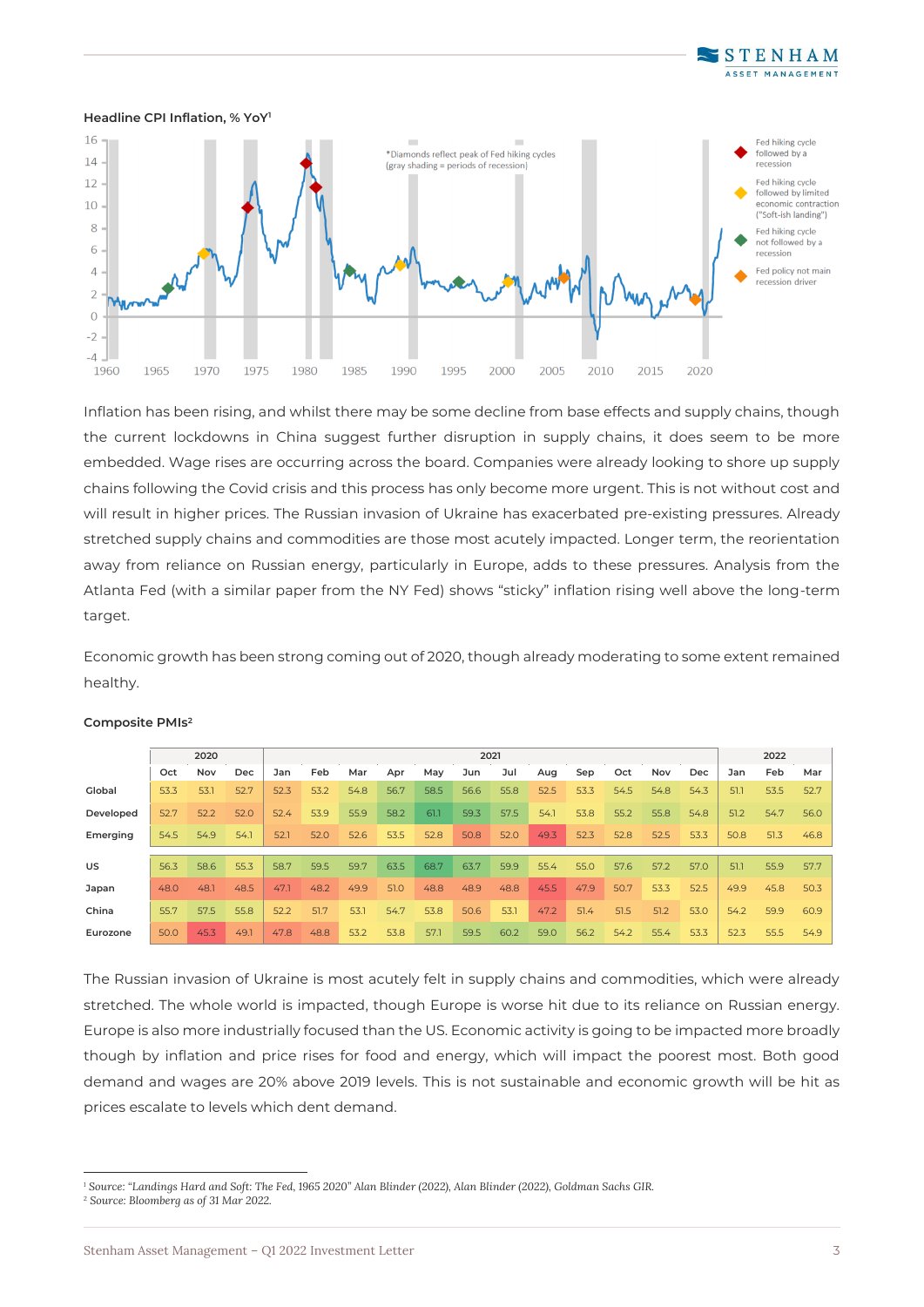Whilst equity investors are somewhat accustomed to volatility, as unpleasant as it may be to live through, fixed income investors are less so, especially given the multi-year decade trend of declining interest rates, which drove fixed income prices up and also generally offset losses in equity allocations given the decline in interest rates at times of economic stress. In fact, this is the worst drawdown seen in the Barclays Global Aggregate Index since its inception. The scale of the losses is really unprecedented.



### **Bloomberg Global Aggregate Total Return Index<sup>1</sup>**

Daily YTD total returns

There is the real potential that we are at a crossroads. The traditional investment in a portfolio of 60% equities and 40% bonds has generated strong returns over time and, as alluded above, reduced volatility as bonds have tended to outperform at times of equity weakness. However, there have been periods where this has not occurred and long periods of time when that portfolio allocation has not generated returns.



#### **Real total performance of US 60/40 portfolio<sup>2</sup>**

*<sup>1</sup> Source: Bloomberg*

*2Monthly rebalancing, shading denotes 'lost decade'. Source: Goldman Sachs Global Investment Research.*

**STENHAM** ET MANAGEMENT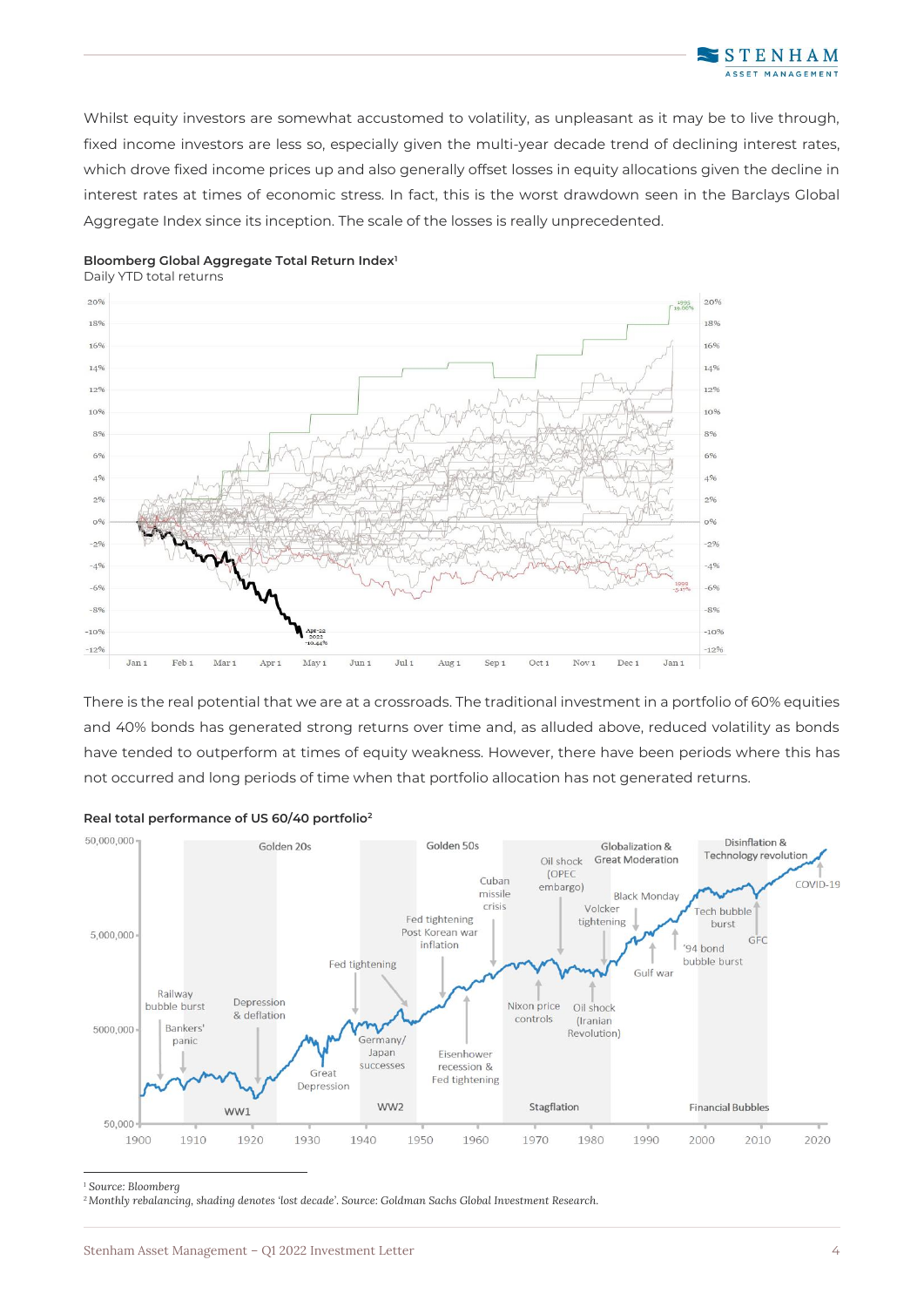We could be entering a similar environment. Inputs into models will vary but analysis by Goldman Sachs indicates that returns from such a portfolio will be muted at best if inflation declines to the target of 2%, and if inflation averages at 3% it could prove very difficult to generate positive real returns. Disposable income for the poorest in society is going to fall after energy and food costs are taken into account.

| US CPI inflation in the next 10 years |       |         |         |         |         |          |         |         |         |          |  |  |
|---------------------------------------|-------|---------|---------|---------|---------|----------|---------|---------|---------|----------|--|--|
|                                       |       | 0.0%    | 0.5%    | 1.0%    | 1.5%    | 2.0%     | 2.5%    | 3.0%    | 3.5%    | 4.0%     |  |  |
| years)                                | $-6%$ | $-4.3%$ | $-4.9%$ | $-5.6%$ | $-6.2%$ | $-6.9\%$ | $-7.6%$ | $-8.2%$ | $-8.9%$ | $-9.6%$  |  |  |
|                                       | $-4%$ | $-3.2%$ | $-3.8%$ | $-4.5%$ | $-5.2%$ | $-5.8%$  | $-6.5%$ | $-7.2%$ | $-7.8%$ | $-8.5%$  |  |  |
|                                       | $-2%$ | $-2.1%$ | $-2.8%$ | $-3.4%$ | $-4.1%$ | $-4.8%$  | $-5.4%$ | $-6.1%$ | $-6.8%$ | $-7.4\%$ |  |  |
| (next 10)                             | $0\%$ | $-1.0%$ | $-1.7%$ | $-2.4%$ | $-3.0%$ | $-3.7\%$ | $-4.4%$ | $-5.0%$ | $-5.7%$ | $-6.4%$  |  |  |
|                                       | 2%    | $0.0\%$ | $-0.6%$ | $-1.3%$ | $-2.0%$ | $-2.6%$  | $-3.3%$ | $-4.0%$ | $-4.6%$ | $-5.3%$  |  |  |
| growth                                | 4%    | 1.1%    | 0.4%    | $-0.2%$ | $-0.9%$ | $-1.6%$  | $-2.2%$ | $-2.9%$ | $-3.6%$ | $-4.2%$  |  |  |
|                                       | 6%    | 2.2%    | 1.5%    | 0.8%    | 0.2%    | $-0.5%$  | $-1.2%$ | $-1.8%$ | $-2.5%$ | $-3.1%$  |  |  |
| Dividend                              | 8%    | 3.2%    | 2.6%    | 1.9%    | 1.2%    | 0.6%     | $-0.1%$ | $-0.8%$ | $-1.4%$ | $-2.1%$  |  |  |
|                                       | 10%   | 4.3%    | 3.6%    | 3.0%    | 2.3%    | 1.6%     | 1.0%    | 0.3%    | $-0.3%$ | $-1.0%$  |  |  |
|                                       | 12%   | 5.4%    | 4.7%    | 4.0%    | 3.4%    | 2.7%     | 2.0%    | 1.4%    | 0.7%    | 0.1%     |  |  |
|                                       | 14%   | 6.4%    | 5.8%    | 5.1%    | 4.4%    | 3.8%     | 3.1%    | 2.5%    | 1.8%    | 1.1%     |  |  |

**US 60/40 real return = 5.0% - 0.25% x (S&P 500 Shiller P/E - 16.5) + 0.67 x (US 10yr yield - 4.6%) + 0.53 x (10yr DPS growth - 4.5%) - 1.33 x (10yr CPI inflation - 3%)<sup>1</sup>**

# **Outlook**

We are potentially in a very different investment environment from that we have experienced in recent decades, with different themes driving markets. Most obviously, this is the reversal of ever lower interest rates driving markets. Inflation is high and central banks realise they need to act and they will do this by raising rates whilst also reducing the size of their balance sheets.

Economic growth is positive and, in many respects, strong. Corporate defaults are low (with limited near-term maturities), US unemployment is below 4% and there is lots of capital available; mutual fund cash balances are elevated and there is estimated to be over \$1tn of private debt and equity capital raised, but yet to be deployed. Nonetheless, the impact of inflation, in particular in energy and food, and higher interest rates is going to impact consumer spending and overall growth. History is against central banks being able to bring down inflation from these levels without a recession ensuing.

One area which is most definitely changed is the freedom of action of central banks. It would be a vast understatement to say that we are in a significant geopolitical crisis. At a similar point in the last decade, central banks would have flooded the market with liquidity. They no longer have that freedom. Instead, we have hawkish statements from central banks on action they will take to bring down inflation.

# Strategy Allocations

All strategies bar equity-related strategies were positive in Q1, with the strongest performers being those within discretionary macro. This is encouraging given the difficult market for almost all asset classes during the period. Our portfolios' performance depended upon overall exposure to equities. Portfolios with limited

*<sup>1</sup> The model is based on a regression of 10 year rolling US 60/40 real returns on starting valuations as well as dividend growth and inflation during the investment horizon, all relative to their LT average since 1900. The intercept is the long run average real return of a 60/40 portfolio and the regression coefficients indicate potential drags/boosts to real returns in the event explanatory variables are above/below their long run average. Source: Robert Shiller, Datastream, Goldman Sachs Global Investment Research.*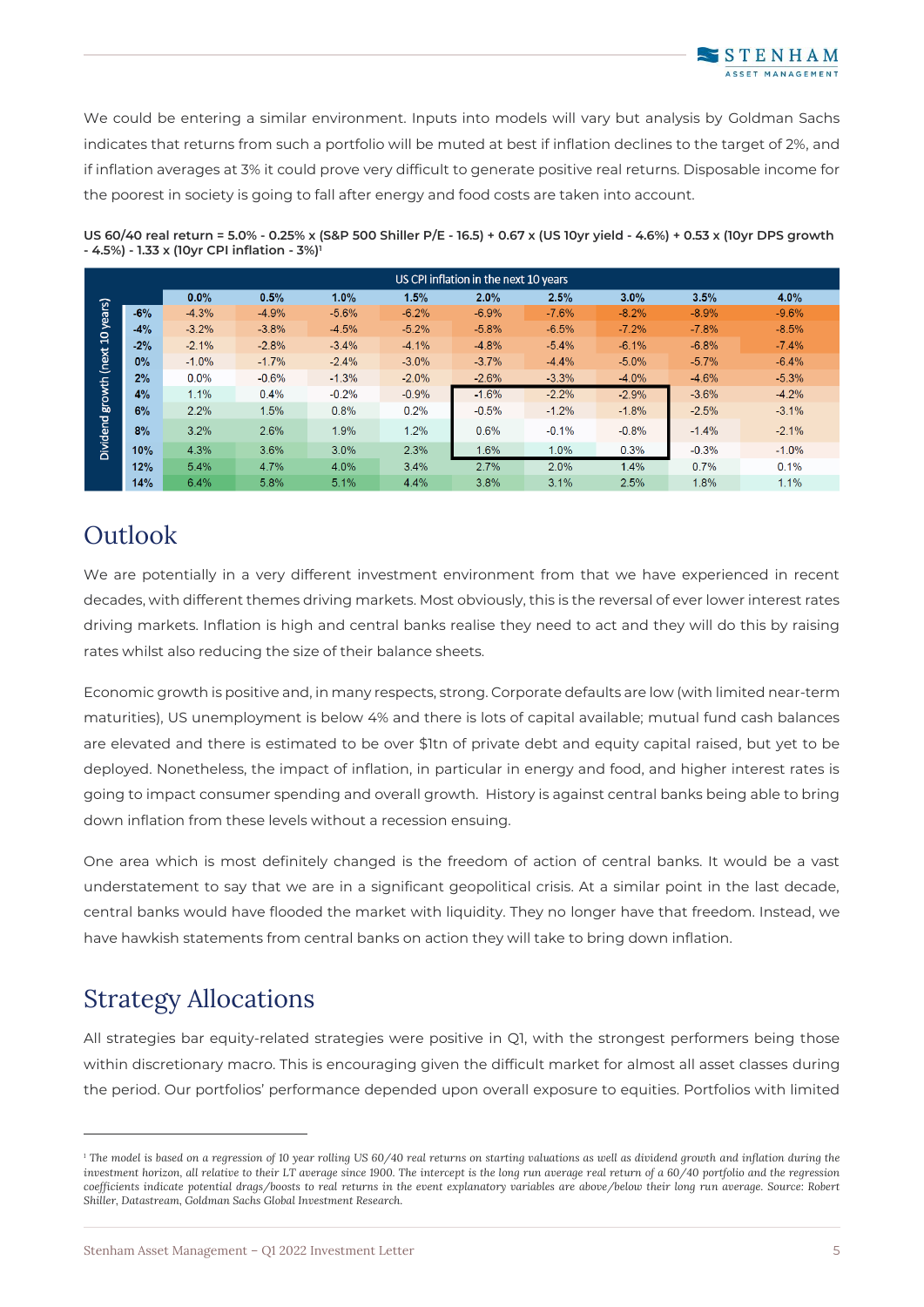beta to equities generating positive performance. We are not making many changes to portfolios; at the margin we are further reducing equity exposure and we are looking at adding some exposure to commodity strategies. Within equity strategies, we are looking to ensure we are not overweight growth-orientated managers compared with value.

We believe the current environment, with uncertainty over the path of interest rates and strength/direction of economic growth, continues to create an attractive opportunity set for alternative strategies, both in absolute and relative terms.

### **Discretionary and Systematic Global Macro**

Macro strategies drove gains during the quarter. Macro managers had believed for much of the last year that inflation was likely to prove stickier than the US Federal Reserve's forecast and had built sizeable short positions in the front end of the US rate curve. These positions drove returns in Q1 as markets repriced inflation expectations and Fed hiking projections. Our top performers were classic discretionary thematic macro managers who run more focused risks. These managers expressed short positions in fixed income via options and were able to generate gains both from rates moving higher and volatility repricing upwards. We also saw strong performance from a multi-strategy macro fund who benefitted from their quantitative strategies, commodity trading and discretionary macro allocations. The only laggard for the quarter was a manager who has been amongst our top performers in each of 2020 and 2021. This manager focuses on trading macro, event and volatility strategies. The manager suffered from a long bias to non-US equities versus US equities and a long bias to emerging market currencies.

Relative value strategies also performed well. Our top performer was a manager who acts as a hedge to our portfolios. This manager is always positioned long volatility and does not take significant delta risk to assets. Long volatility positions in US interest rates drove gains. The manager also made gains from currency volatility positions. This manager has shifted exposures actively in recent months and increased exposure to long volatility positions in currencies, which they believe offer compelling value. Our fixed income-oriented relative value funds were positive on the quarter but posted more muted gains. Our multi-strategy relative value manager outperformed the fixed income-oriented relative value funds.

Finally, quantitative and commodity strategies also performed well. One of our quantitative funds generated outsized returns in January from the stock market rotation. Our exposure to commodity strategies via both discretionary and systematic funds was very profitable during the quarter. Gains came from a general long bias to energies, metals and agricultural commodities. Our managers navigated the unprecedented volatility in various commodity markets including nickel and European gas very well.

We remain constructive on trading strategies in this environment. There has been increasing volatility in all asset markets, which is creating more opportunities. Risk management is vital in this environment and we are continuing to favour those managers with a proven history of protecting from left-tail risks and who can navigate periods of market dislocations.

### **Equity Long/Short**

There was a high level of performance dispersion among our equity long/short managers in Q1. Given it was a weak quarter for equities, the managers that outperformed were generally those running low net exposure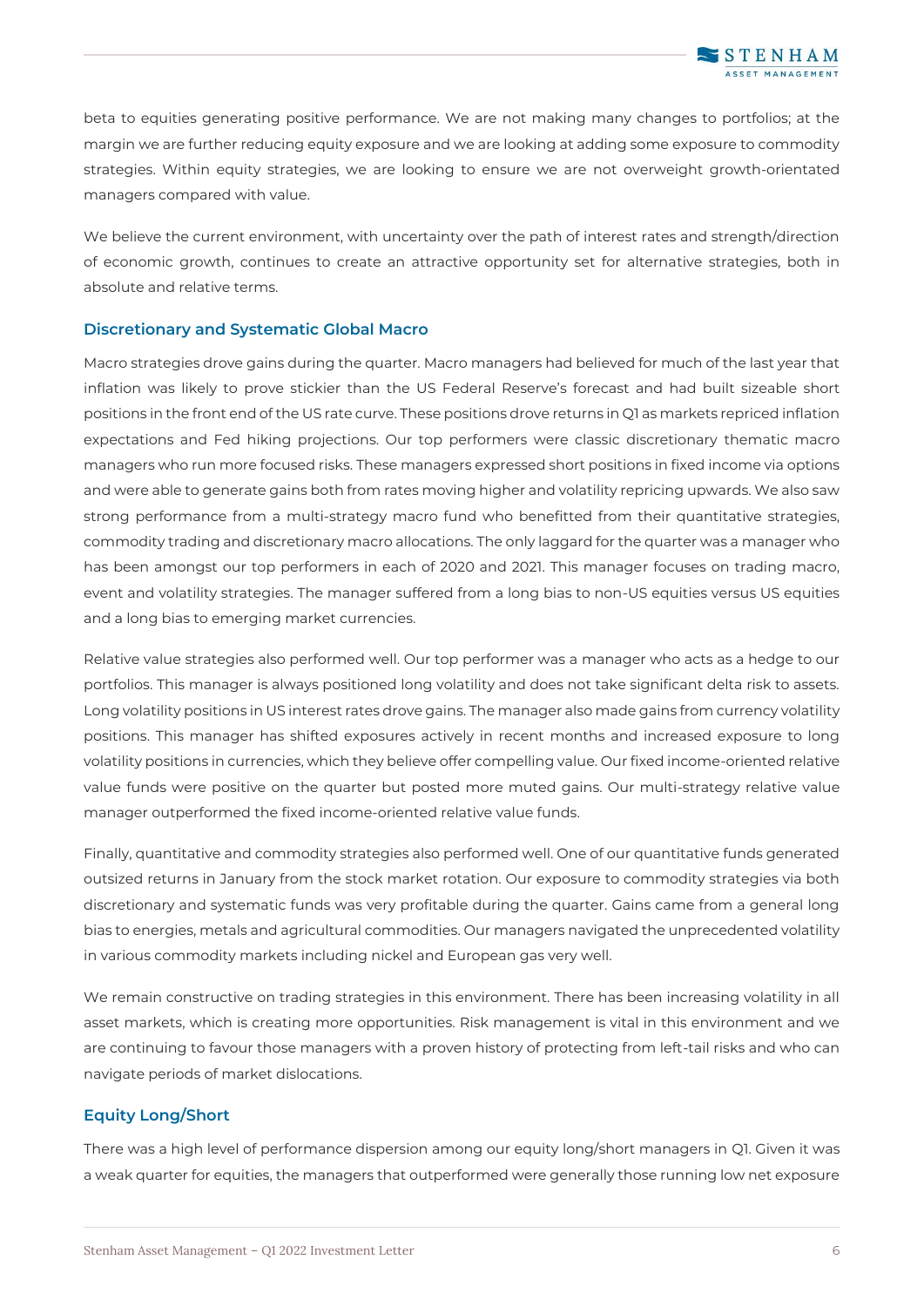and/or a more defensive portfolio tilt. We are reasonably pleased with how our more defensive managers have performed in this difficult environment. These managers typically have an acute understanding of how their portfolios are exposed to various risks, including factor, size, and crowding, allowing them to largely mitigate these risks through the quarter. As such, their performance has been somewhat independent of broader equity indices. The funds that struggled the most were those exposed to high valuation growth stocks or biotech as a sector.

Within equity markets, there was a clear underperformance of growth stocks relative to their value and more cyclical counterparts. The Russell 1000 Growth Index was -9.2% while the Russell 1000 Value Index was -1.3%. A large part of the value/cyclical outperformance was due to the staggering rally in energy stocks; the S&P Energy sector was +37.7% through the quarter. This made it a difficult environment for our long-biased secular growth equity long/short allocations, which typically have no exposure to energy as a sector, resulting in them falling in line with broad growth indices.

We continue to like healthcare as a sector. Broad healthcare proved to be a relatively defensive sector in O1, although biotechnology as a sub-sector struggled, falling 20%. Several of our healthcare managers performed relatively well, especially those aiming to achieve non-directional returns. Our more long-biased biotech managers struggled, although the opportunity set and valuations within this sector remain compelling.

Chinese equity markets were particularly weak; the MSCI China All Shares Index fell 14.3%. Foreigners dumped Chinese stocks at a record pace, with net outflows of \$6bn via Hong Kong's stock connect scheme. This was largely on the back of new Covid lockdowns, as well as the SEC clamping down on Chinese ADRs listed in the US. Our China-orientated managers have been proactive in reducing risk into what has been a tough quarter, with many of them successfully limiting losses relative to broad indices.

### **Event Driven**

Our event driven allocation was positive in Q1. Merger activity continues at a decent pace; \$1.3tn of deals were announced following \$1.8tn in Q4 2021, the highest quarterly figure since Q4 2015<sup>1</sup> . The best performer was our higher risk manager, who benefited from some merger positions closing during the period. The manager entered 2022 with a relatively high amount of risk in the portfolio, reflective of the high level of merger activity during 2021, and saw gains across merger arbitrage, as well as a soft-catalyst position in the natural resources sector. Our other managers saw more subdued performance. One manager continues to have a high proportion of their portfolio in SPACs. SPACs within the portfolio trade at a discount to Trust value and offer a positive return with optionality if a SPAC announces a deal which is well received by the market.

### **Credit**

The credit allocation continued to generate good returns, following on from a strong performance in 2021. Whilst headline credit indices are negative in Q1, and significantly so, this was due to the impact of interest rates, as well as spread widening and in fact the latter has been somewhat more orderly. Despite that, it is encouraging that even more directional managers (such as distressed debt) were positive as events occurred to drive performance. Our funds were also able to take advantage of volatility in the market as events such as

*<sup>1</sup> Source: Bloomberg.*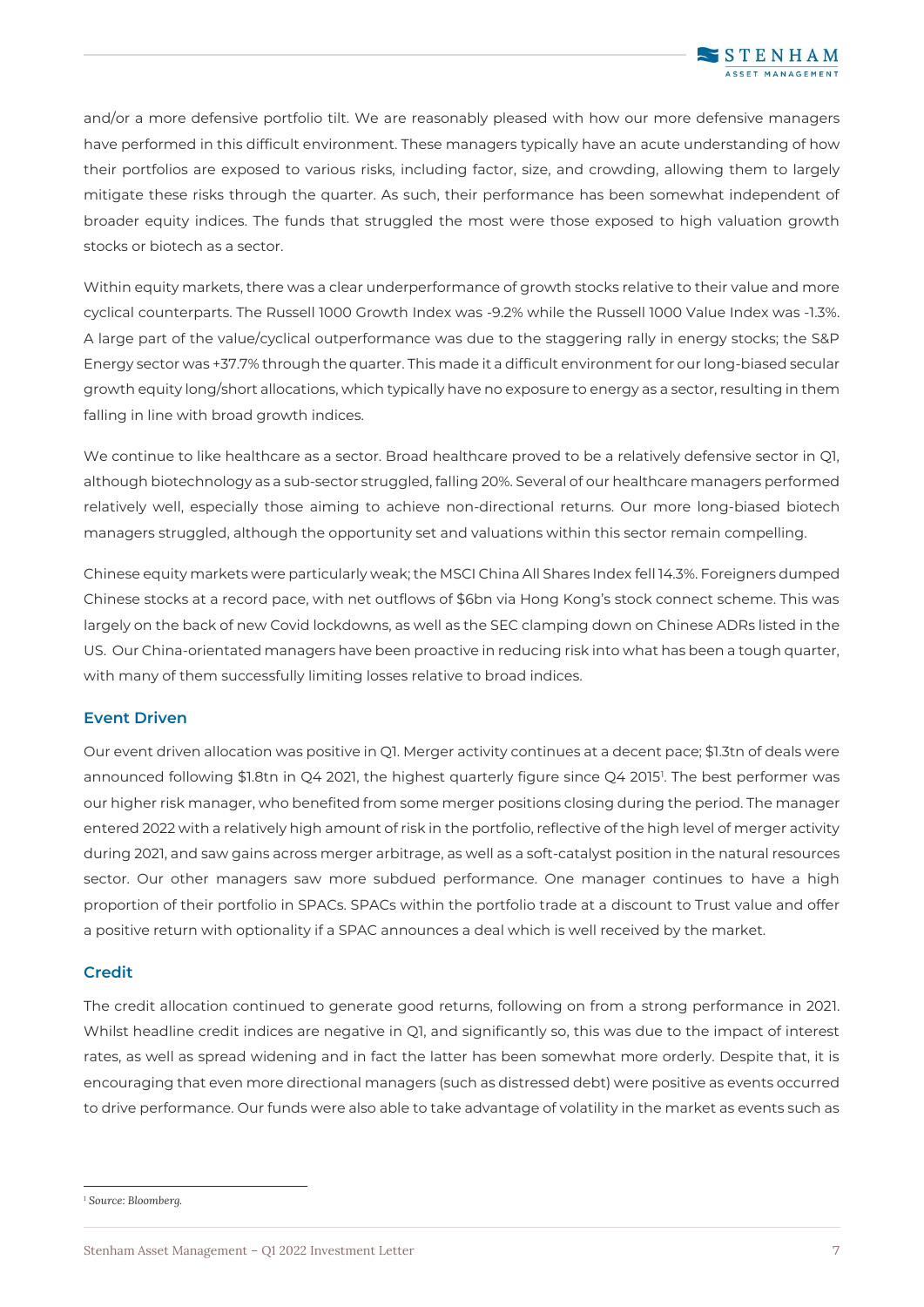

the invasion of Ukraine created at times indiscriminate selling of, for example, bonds in Eastern Europe infrastructure companies.

We continued to be active in allocating to drawdown private credit funds. This encompasses distressed debt, as well as niche areas of direct lending and specialty finance across the risk spectrum, though we target a net IRR of >10% for our investments. The difference in returns and yield available from private credit compared with publicly-traded credit is at wide levels and offers attractive yields in today's low interest rate environment.

# Summary

We are overall pleased with performance in Q1, a period when almost all traditional asset classes experienced large drawdowns. Uncertainty continues and the themes which have dominated investing for previous decades, most clearly the continuous decline in interest rates, may well be changing. There is the real chance that returns from traditional investing disappoint and do not meet the return objectives of investors. We feel that alternative investments offer a valuable role in portfolios to address these concerns.

Thank you for your ongoing confidence in Stenham. Please contact us if you would like to hear more about our strategies or funds. Further information can also be found on our [website.](http://www.stenhamassetmanagement.com/)



**Kevin Arenson Tim Beck**



Chief Investment Officer Senior Investment Executive